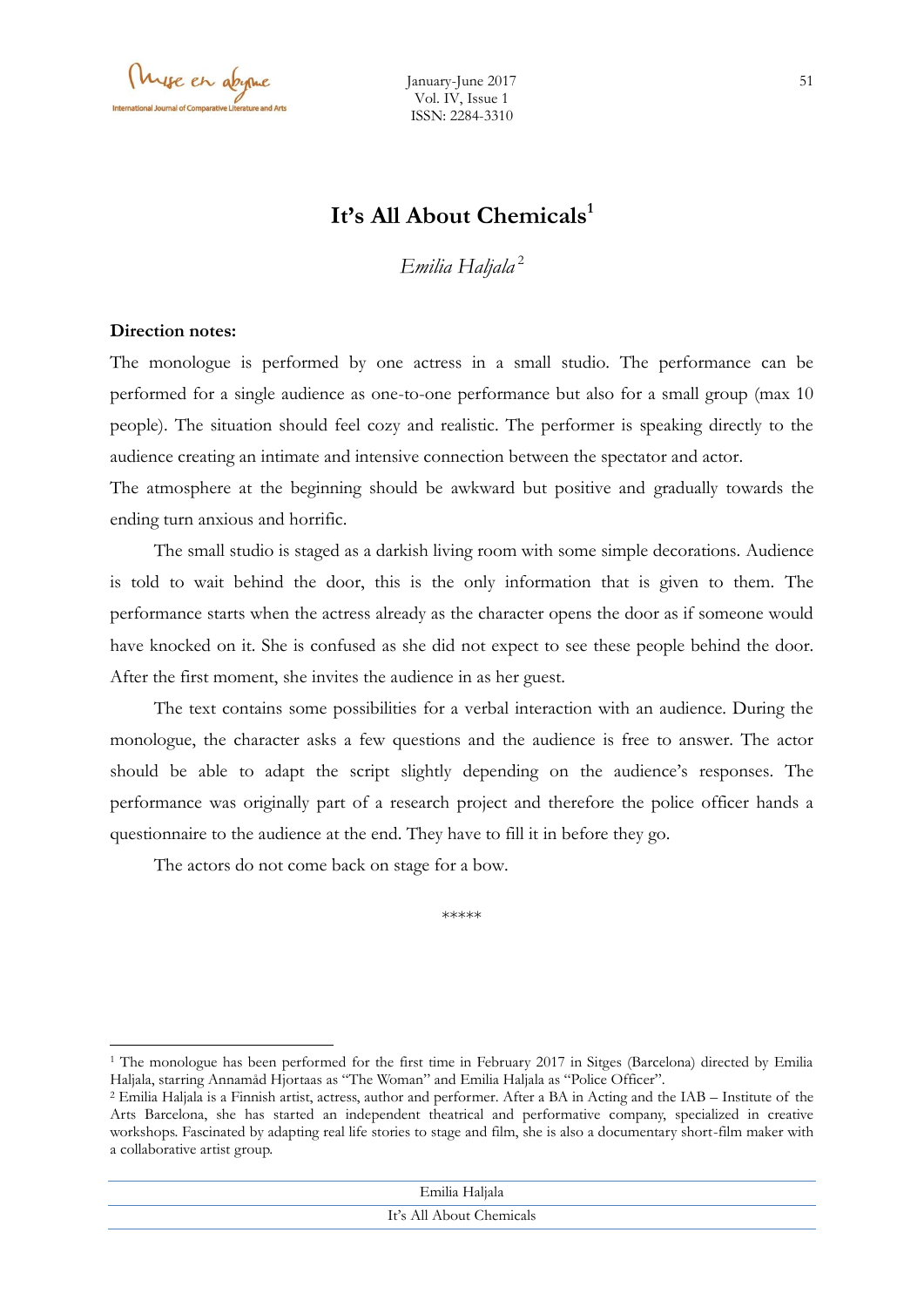#### **THE WOMAN**

Hi, hello… come in. Sorry, this is really strange, I mean having visitors. I didn't expect anyone. Don't take it wrong, it's nice. It's just been a long time since… anyway. Have a seat. Would you like to have something to drink? *(Audience's response)* How are you? *(Audience's response)*

To be honest, I've been here just thinking, thinking about life. I mean more specifically about love. Trying to find a definition. What love actually is. Have you ever been in love? *(Audience's response)*

All the clichés become true, butterflies tickling in your belly, you are so full of the feeling that you forget to eat, it's impossible to focus because your mind wanders, all the time. You don't even want to sleep cause you are too busy thinking about the one and when you are together everyone else disappears. You become like a horse with blinders who obeys only one master, the love.

Isn't it scary that love actually causes a very strong physical reaction. The body releases neurochemicals called monoamines which speed up heart rate, triggers an intense rush of pleasure and replicates the effect of a Class A drug. It has the same effect on the brain as taking cocaine, and I'm not even kidding. Yes, love is a drug, in fact one of the most dangerous one. I wonder when they'll ban love, make it illegal like other drugs. It doesn't make you only high but addicted too.

All that happened to me three years ago, addiction at first sight. His charm was unexplainable and I was straight away high on this drug. You know the feeling when you see everything through the pink glasses? It was amazing how fast we bonded, sharing our deepest fears and secret dreams. He had the right answer to all my questions, even to the questions where I had never found any answer myself. He made me feel very special. I admired him more than anything, and he knew that.

Catch! He had finally got me in his hook realizing that this fish was dumb enough to be his pet. I was put in a fishbowl where I could not escape, and I didn't even want to. I became an object in the bowl that he could feed or watch starving. Things started to change. His words became my law. He started poking me instead of petting. Strong jealousy came into the relationship but I was even flattered because I thought he just wanted to protect me.

All I wanted was his best so I started changing, for his sake, I avoided all the attention from other people, I stopped wearing any make-up, I even cut off from my male friends.

| Emilia Haljala           |  |
|--------------------------|--|
| It's All About Chemicals |  |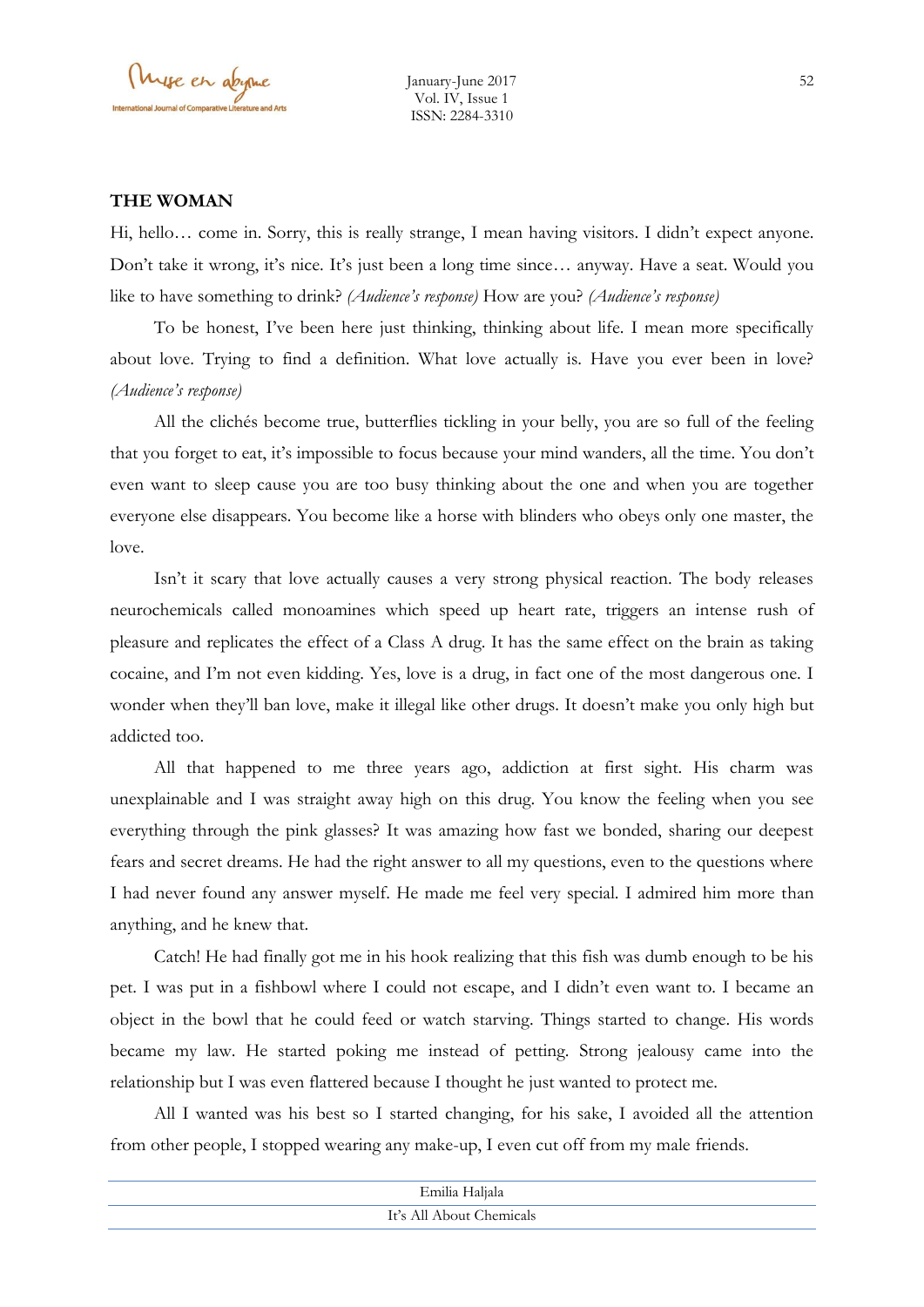But that wasn't enough. I was just a disappointment to him. He got upset if the coffee wasn't ready on time in the morning, if I forgot to wish him a lovely day, if I didn't reply immediately to his messages he believed I was cheating on him. I was there for him 24/7 but it wasn't enough. I became a liar who was holding the curtain so that nobody would see what was actually happening behind the scenes. Nothing was seen but felt.

Little by little, my pink glasses started to discolor and day by day I saw more shades of grey. The butterflies in my belly nested larvae which started to gnaw my guts. It wasn't because of him, it was because of me. I wasn't good enough. Every time he called me a fat selfish whore, I wasn't insulted, funny isn't it? Each time I just became more terrified of losing him because I couldn't imagine my life without him anymore.

It's said that romantic relationships are like rollercoasters. But I honestly think this is more like an endless tightrope walk above the Grand Canyon without any safety equipment. You do your best to keep the balance but there is a constant fear of slipping off. Is it the adrenaline that makes you still do it? I know you might be thinking, why don't you just leave. I know, but it's not that simple. I feel like part of him lives underneath my skin, controlling everything I do.

Yesterday morning we fought, again. Last days I had been busy with my work and I was not able to give him enough attention. He threatened that he would easily find someone else to replace me. I was well trained to know what to do when he was sad or mad. Usually it was sex. Not for our but for his pleasure. I guess I felt horrible that I hadn't been there for him last couple of days so I wanted to surprise him. I bought new underwear, bought some really good wine and cooked him dinner. He got home really late which was very typical of him. He seemed happy about the surprise, we actually had quite a good time and for once everything felt right again, until we had sex. It was very far from making love, he came very fast and snapped at me "If you continue, I will piss inside you. Move away, I've had enough sex today." Yes, he did get the attention from someone else if I wasn't enough. He went to the bathroom and I stayed in bed crying as usual. When he came back to bed he whispered: "Sleep tight, let's smile in the morning if you are still alive."

I'm tired of crying.

I'm tired of being sad.

I'm tired of pretending.

I'm tired of feeling lonely.

I'm tired of being anxious.

| Emilia Haljala           |
|--------------------------|
| It's All About Chemicals |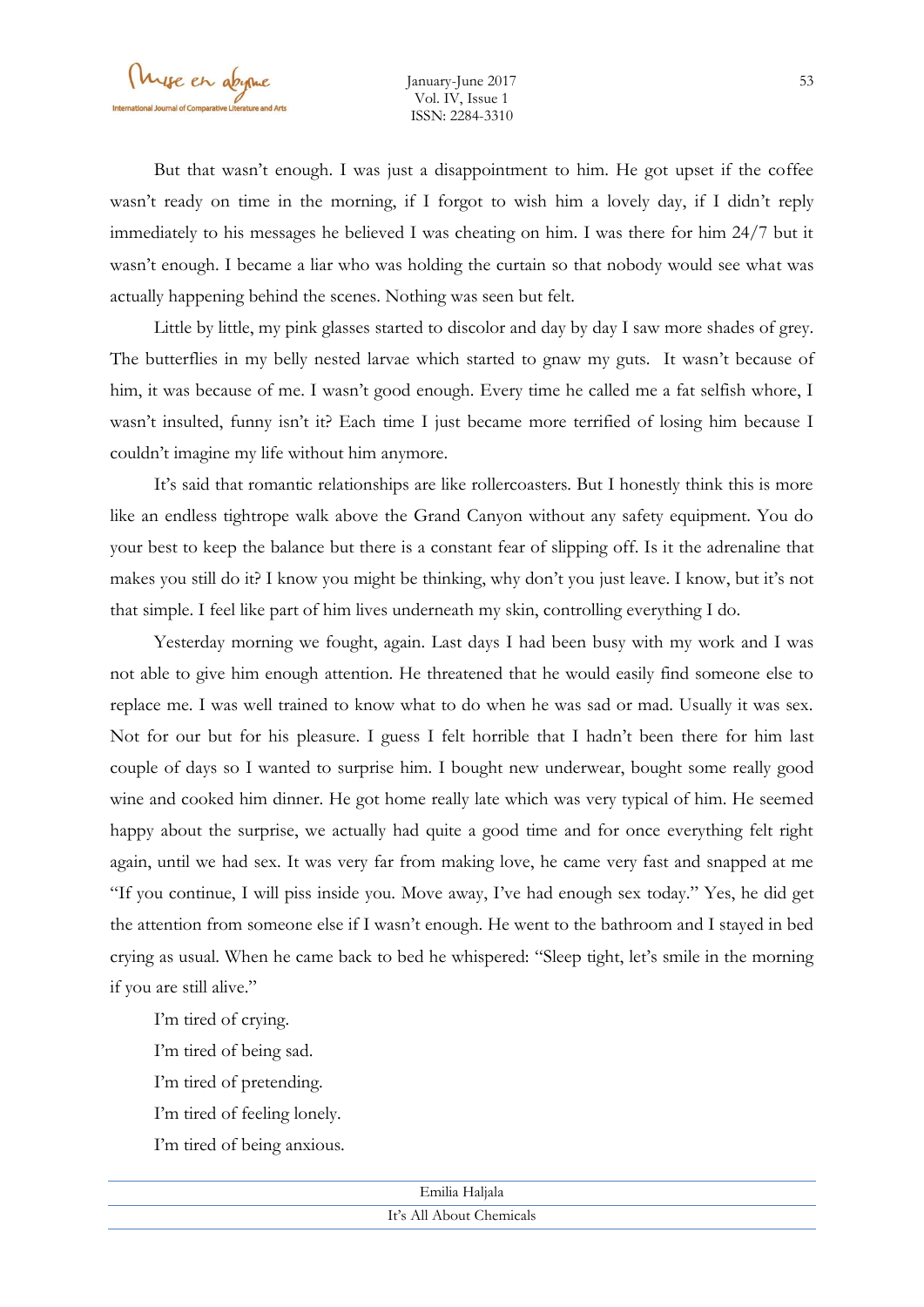I'm tired of feeling crazy. I'm tired of being controlled. I'm tired of remembering. I'm tired of living on the edge. I'm tired of missing people. I'm tired of feeling worthless. I'm tired of wishing I could start all over. I'm tired of dreaming of a life I will never have. But most of all, I'm just fucking tired of being tired. It's all about chemicals, isn't it? Euphoric, addictive, poisonous chemicals that guide us to either jump off from the cliff or push the other person off.

*(Knock on the door, "It's police, open up!", a police officer opens the door and walks in).*

## **POLICE OFFICER**

Miss, you have to come with me. Hands behind your back. *(Police Officer arrests her)*

## **THE WOMAN**

Finally I am free.

*(The Police officer takes her out and goes back to the audience.)*

## **POLICE OFFICER**

As a witness/witnesses, could you answer to a few questions. When you are done you can leave the paper on the table and you are free to go. *(Leaves)*

| Emilia Haljala           |  |
|--------------------------|--|
| It's All About Chemicals |  |